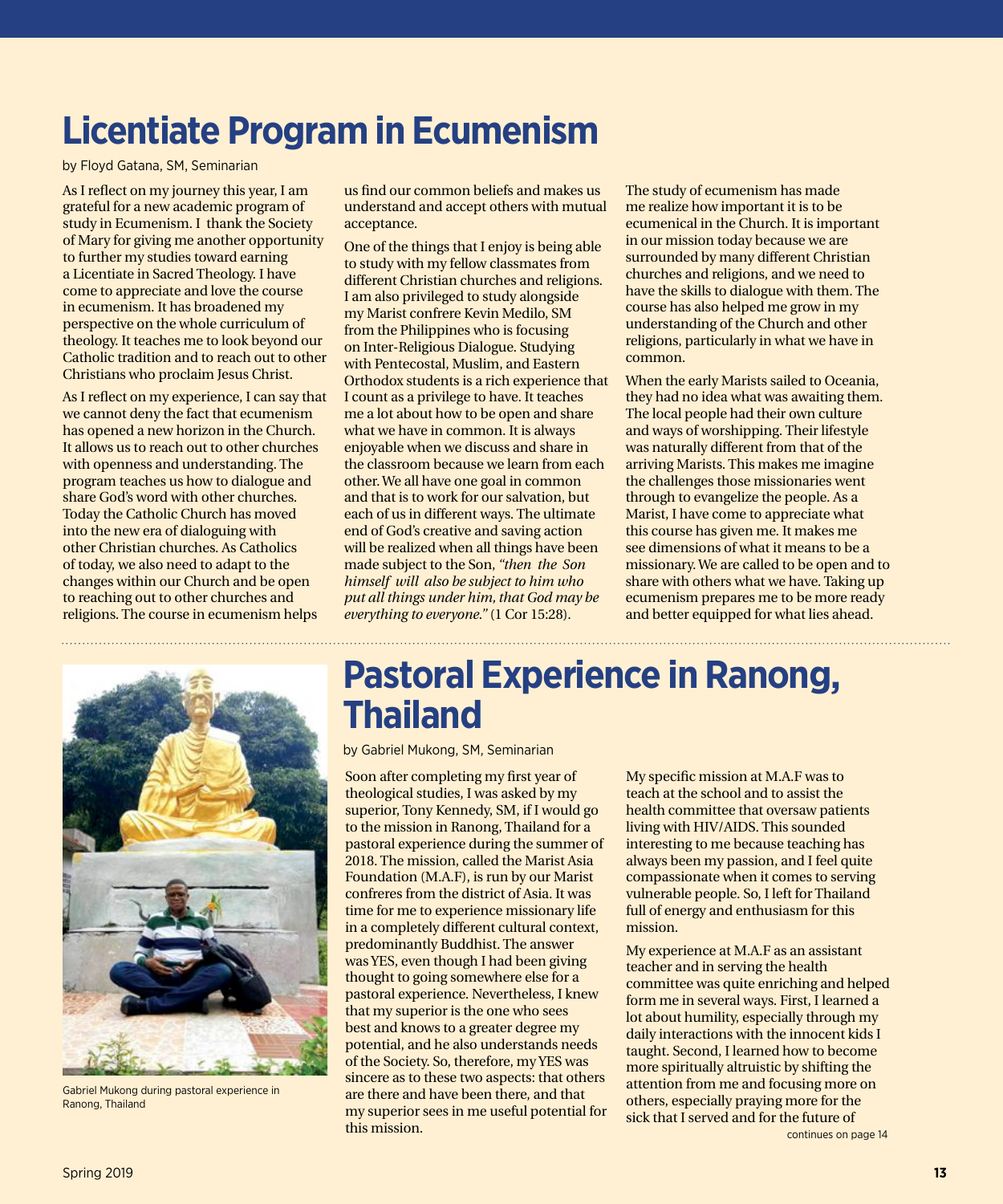the students I taught. Third, I learned to appreciate different cultural beliefs and religions. Learning some of the "Do's" and "Don'ts" of this culture helped me in my growth as a future Marist missionary. I was advised always to show respect to the King and to Buddha, especially whenever I came across a Buddhist shrine, where the appropriate gesture is bowing low with hands clasped upright across the chest as a Christian might do when making a good sign of the cross. Most of all, my greatest learning was how to listen to people in pain and difficulty without using many words. It was at this moment that I came to a deeper understanding that the work I was doing was not mine but rather God's and Mary's.

My feelings after this pastoral mission were that of great satisfaction and fulfilment. I am happy to have been sent there for this experience and, God willing, I hope one day to return to M.A.F for a longer period of service.

My prayer is that God will continue to bless and use our confreres who dedicate themselves indefatigably to this daily mission, and that God will also replenish the resources of our benefactors and all those who support the mission in one way or another, by their prayers and good thoughts.

*All for the greater glory of God and for the honor of the Mother of God.*

### Pastoral Experience, *continued from page 13* **Final Profession and Diaconate**

by Josefo Amuri, SM, Seminarian

*Receive the Gospel of Christ, whose herald you now are, Believe what you read, teach what you believe, and practice what you teach.* (The Rite of Ordination of a Deacon)

During my last four years in formation, I have witnessed many of my brothers profess their perpetual vows in the Society of Mary. This academic year I had the privilege of witnessing our only fourth-year student, Kenneth Akua, make his lifetime commitment to God as a Marist. This year, however, I feel that my experience has been a little different, a little more personal. This is because I have seen the progress of



*(Left to Right)* Tony Kennedy, SM, Kenneth Akua, SM, Bishop Tom Burns, Cyprian Akua (Kenneth's brother), and John Larsen, SM after the Diaconate Ordination

true discernment, growth and sacrifice that Brother Kenneth has experienced during the past eight years of his formation. Being myself a Marist, I can imagine Mary smiling with great joy on that day as another new member joined her family. I am happy to say that the Society bearing her name is still growing. At this point in formation it is truly amazing that someone could give himself so completely and wholeheartedly to the Lord, that someone could have the confidence and assurance of publicly professing that he wants to dedicate himself to serve the Lord as a religious living the evangelical counsels.

A month later, on November 3rd, the formation community at Casa di Maria along with other members of the Marist Family here in Rome, including our confreres, benefactors, and friends, gathered to attend Kenneth's ordination to the Diaconate. On this wonderful occasion, the words of the prophet Jeremiah echoed in my mind: *"Before I formed you in the womb I knew you, before you were born I set you apart; I appointed you as a prophet to the nations."* (Jer. 1:5) It also reminded me of a phrase from Pope Francis:

*"One who serves is not a slave to his own agenda, but ever ready to deal with the unexpected, ever available to his brothers and sisters, and ever open to God's constant surprises."* (Mass for the Jubilee for Deacons, May 29, 2016)

Moreover, these two great experiences celebrating Kenneth's final profession and his diaconate ordination brought me humbly before God with confidence to say that my life is not totally known to me and is not even under my own control. It is only God who knows all and is in control of all.



Perpetual profession

### We Appreciate Your Donation! *"Here I am Lord I come to do your will"*

We ask for your prayers for our seminarians and for Marist vocations. If you are able to help financially, please use the envelope in this magazine to send your gift. Please check the circle "Recruitment and Education of new Marists" on the inner flap of the envelope. Thank you for your generosity!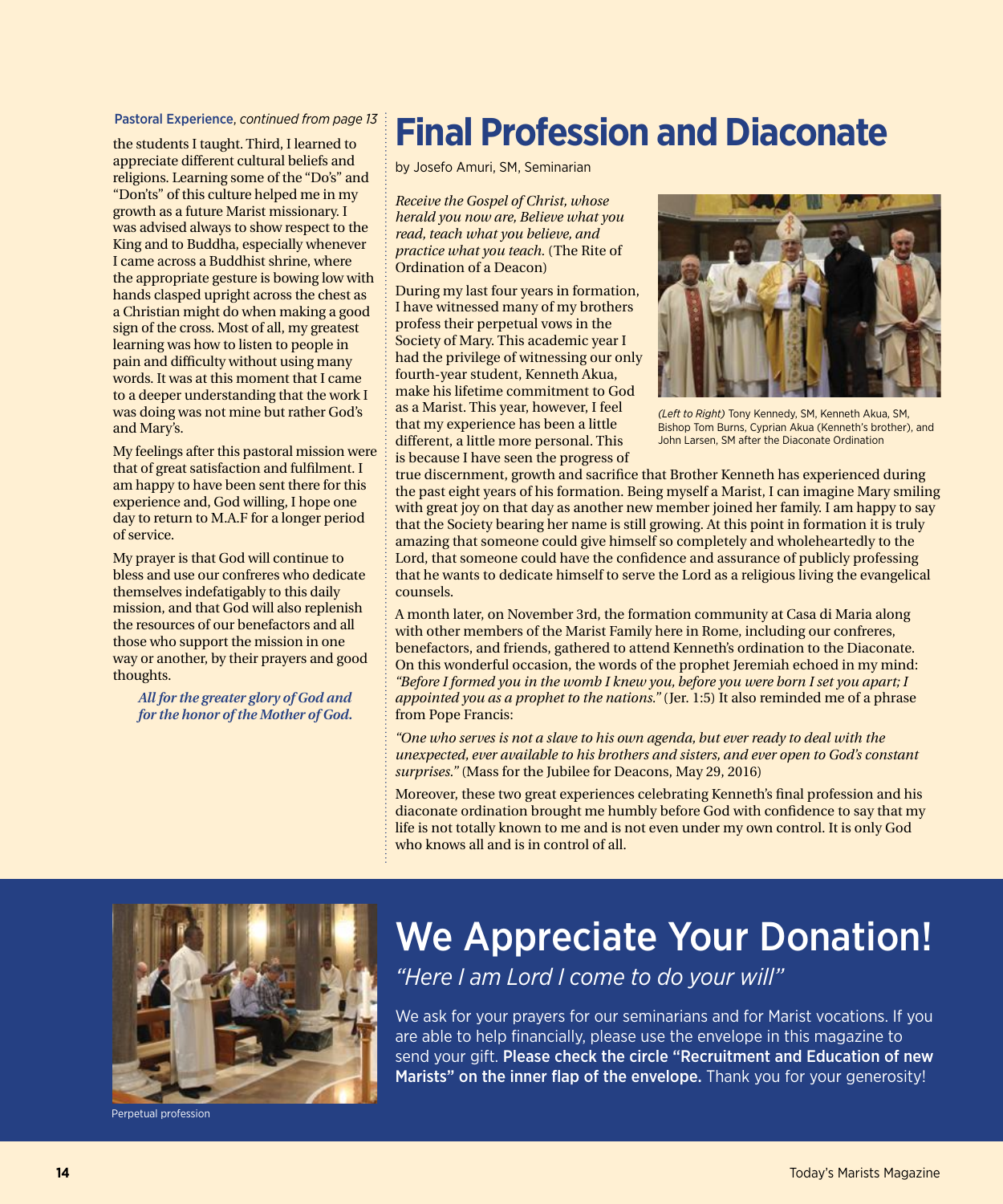# **Marist Vocational Discernment in Today's World**

by Jack Ridout

When young people today talk about what they want to do with their life, the word forever does not easily appear in the conversation. Serious consideration about religion and living a life in a religious context does not have the same attraction as it did in times past. Thinking about what to do with one's life crosses young minds today, but if the thoughts get too serious or a commitment seems too permanent, then the process can be quickly dropped.

Many times the supports of family, school, parish life, teachers, and institutions have been diminished, and in spite of these positive influences, individuals can either increase their faith in other ways or move onto other arenas of living. Instead of loving support, people are left with a smattering of social media only to rely on that for social acceptance and conformity. This is not to say that our youth do not commit themselves to lofty motives, but the "noise" of the world tends to deafen the eternal call of what God wants one to do in life.

Marist discernment begins with reflecting on the commitments made at Baptism, and how God continues to call a person to be a follower of Jesus and to live that life as a member of the Church as a married person, a single celibate, a consecrated Sister, Brother or Priest in a religious community or as a diocesan priest.

How does one discern God's call? What does this decision mean in one's daily life? Why do this at all? Consider the consequences of the decision, but be happy about that decision. To make any decision a person will have to say "no" a thousand times before they can say a single "yes" to God! Taking time to discern is necessary, but it should not take forever.

One needs to PRAY, both in silence and in the use of guided books and a trusted spiritual director, continue to receive the sacraments, and prayerfully read the Bible. Is this a call from God? People throughout the ages have responded to that call by joining a religious congregation, and have taken vows of poverty, chastity, and obedience, and they do this for the honor of God, and the salvation of the world.

Marists believe themselves to be called by Mary to be instruments of her presence in the Church of today as she once was present and active in the church of the Apostles.

Is God calling you?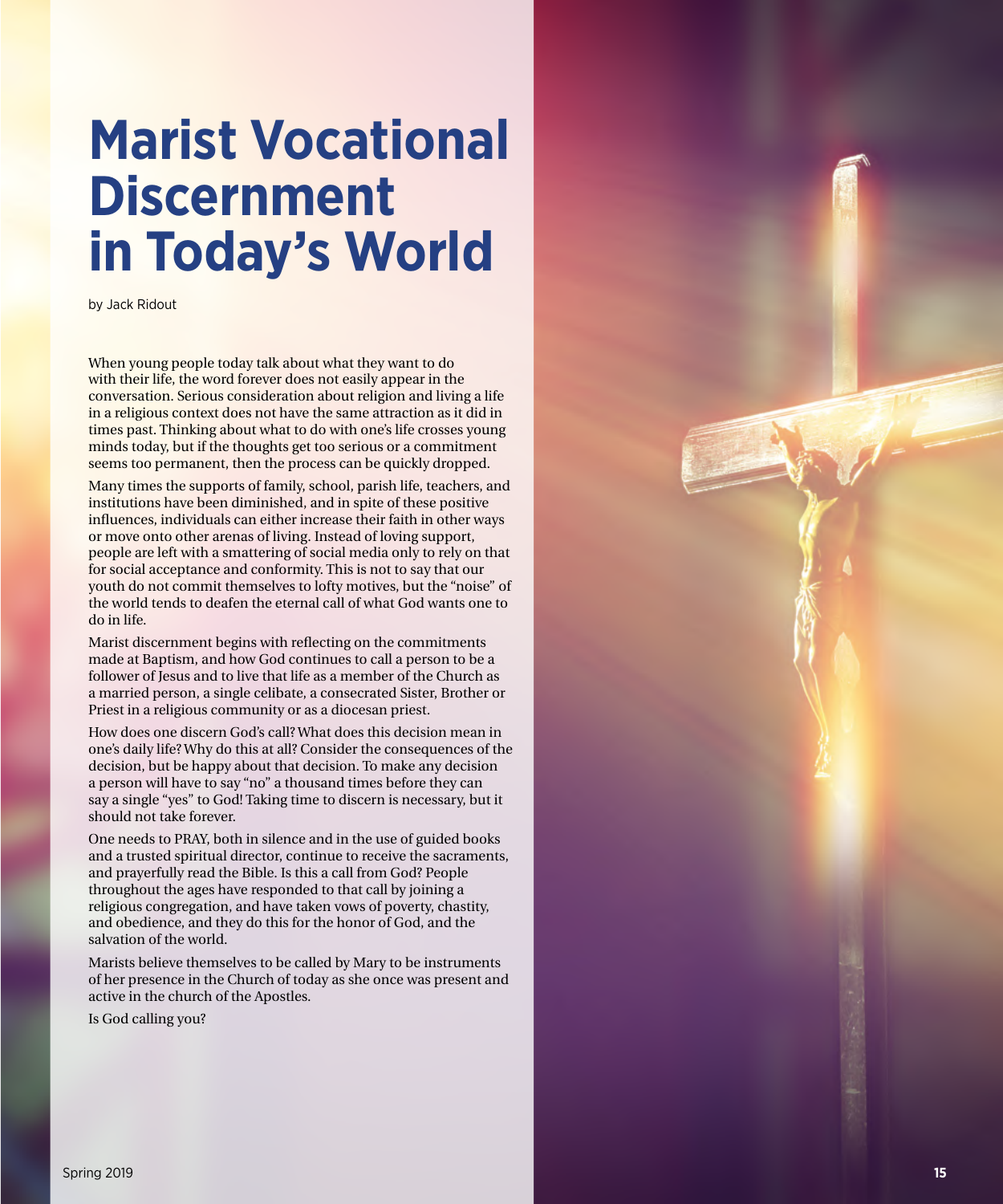#### MOVIE REVIEW

## "Of One Heart and One Mind" Prayerful Reflection with the Movie *Of Gods and Men*

by Brian Cummings, SM, Director, Pā Maria Marist Spirituality Centre, Wellington, New Zealand



The movie *Of Gods and Men* first appeared in 2010. It tells the story of the abduction and murder in 1996 of seven monks of the Monastery Notre-Dame de l'Atlas of Tibhirine in Algeria.

These Trappist monks lived a simple life serving the poor community surrounding the

monastery. During the Algerian Civil War they are threatened by rebels but decide as a group to stay in the country, among the people they had chosen to live with, and not to seek safety by returning to France.

One night the monastery is raided, and seven of the nine monks present are abducted and held as hostages for several months before being murdered, exactly by whom has never been clearly established.

Earlier this year Pope Francis met the last surviving member of the Tibhirine community when visiting Morocco. Father Jean-Pierre Schumacher, OCSO is now 95 years old (the other survivor, Brother Amédée, died in 2008). Father Jean-Pierre continues to serve both as a reminder of the tragedy of Tibhirine and also as a witness of the Church's commitment to seek a new and deeper relationship with Islam.

As an important aside, Jean-Pierre Schumacher has a particular significance for the Marist Fathers and Brothers. Educated by the Marist Fathers in France, he later joined the Society of Mary and was ordained a Marist priest. He can claim a direct link with the US Province of the Society of Mary in that Fr. Etienne Siffert, SM, in San Francisco, California, was a contemporary of Jean-Pierre Schumacher in the seminary.

After several years as a Marist priest, Jean-Pierre Schumacher sought and received permission to follow a contemplative vocation with the Trappists and eventually came to Tibhirine.

Of Gods and Men (directed by Xavier Beauvois) is a dramatization rather than a documentary of the lives of the monks of Tibhirine. As such, one could wonder just how much of an appeal to general audiences the movie would have. That question was resoundingly answered when the film received a standing ovation upon its first release at the International Film Festival at Cannes.

The motion picture focuses almost entirely on the monks wrestling - as individuals and as a community - with what their vows mean and the nature of their commitment to stay with the local people even though they knew that that it was likely (in fact, probable) that to remain at Tibhirine would result in their deaths.

Naturally, not everyone agrees with their commitment to stay.

For example, the late, highly regarded movie reviewer Roger Ebert said in 2011, "Did they make the right choice? In their own idealistic terms, yes. In realistic terms, I say no. They have the ability to help many who need it for years to come. It is egotism to believe that their help must take place in this specific monastery. Between the eight of them, they have perhaps a century of life of usefulness remaining. Do they have a right to deprive those who need it of their service? In doing so, are they committing the sin of pride?" (Review, March 10, 2011)

The responses to such questions depend, to a large extent, on how one views things.

The movie directly confronts the question of discernment: how and why did the monks reach their decision.

The Canadian Jesuit, Monty Williams, has said, "A decision is not necessarily a deliberate, self-conscious choice, and it does not necessarily occur in the context of prayer. Discernment does both. With discernment, we enter into a dialogue with God, after establishing a right relationship between ourselves and God. In that mutual sharing and trust, an answer emerges. Then we not only see as God sees, but we act as we believe God would want us to act." (*The Gift of Spiritual Intimacy*, Novalis Books)

*Of Gods and Men* is about a group discernment, but every group discernment necessarily involves the individuals who make up the group engaging in their own personal discernment.

Some of the most powerful and moving scenes in the film depict individual monks wrestling with the question of whether they should seek safety or remain, and it becomes abundantly clear that there is no straightforward, obvious answer for any of them.

The scenes depicting the Community Meetings show over time how individuals shifted in their position because of prayer, discussion, and listening to each other. When the final decision [to stay] is reached by all, it is the result of a right relationship having been established between the monks as a community and between each monk with God. There is mutual sharing and trust which is the only way such a consensus could have been achieved.

It is that depiction of discernment in action that makes *Of Gods and Men* more than simply a story, albeit a very powerful and moving story, about the monks of Tibhirine.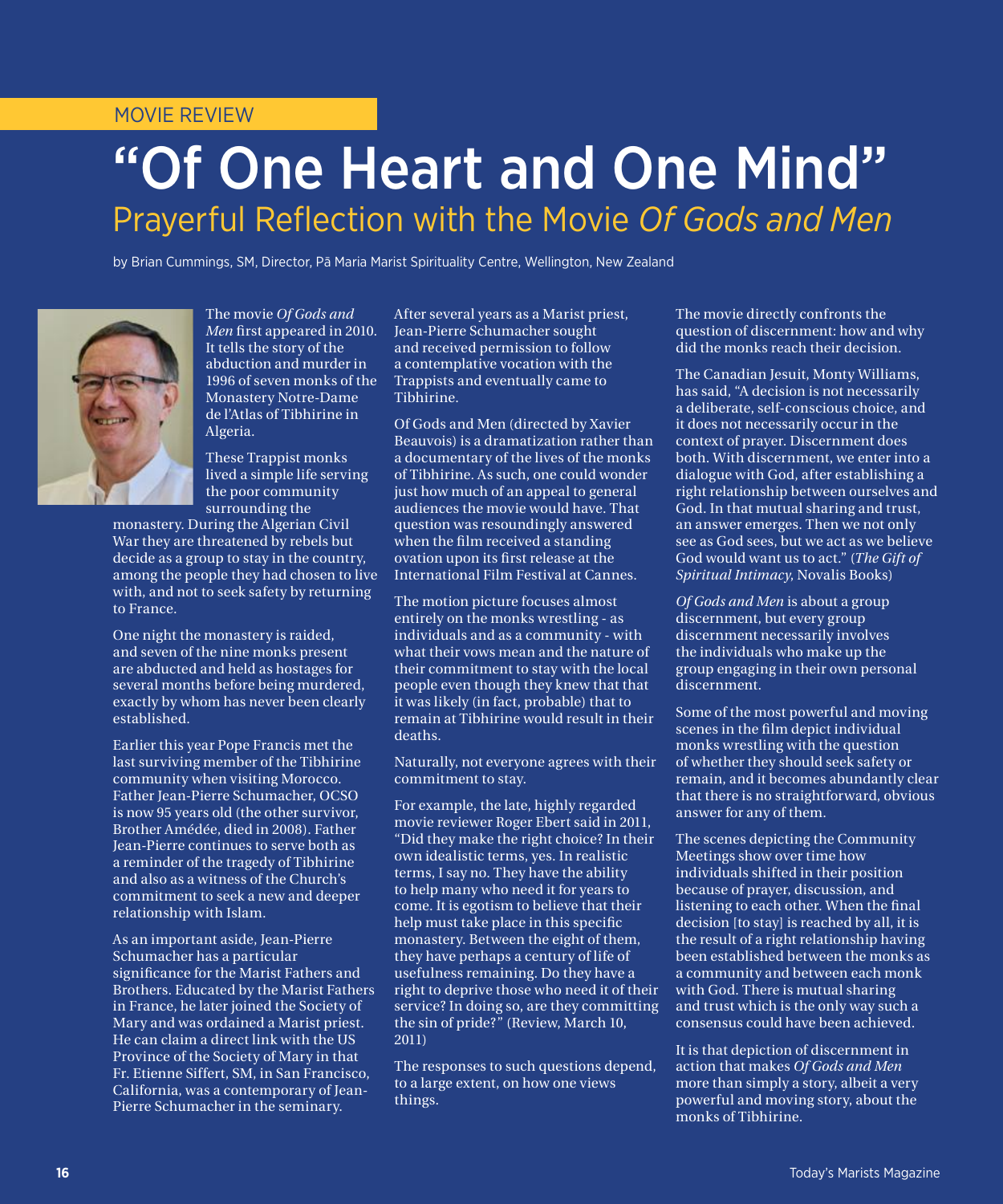

It shows audiences how and why it is possible to come to fundamental and far-reaching decisions in a way that avoids coercion, intimidation, and group pressure on individuals to conform to the majority opinion.

And that is an approach to which we as Marists are called.

In our *Constitutions*, we read: "When they make profession, Marists declare before the Church and one another their intention to live out their baptism more fully. They choose to follow Christ more closely by a radical commitment to the spirit of the Beatitudes in a community that has one heart and one mind." (*Constitutions* 93) Our Founder, Fr. Colin, put it this way: "The Society began like the Church, so we must be like the apostles and those who joined them and were already numerous. One heart and one soul." (*A Founder Speaks*)

For Marists, discernment, both on an individual as well as on a group level, has to be a hallmark of the way in which we operate.

We need to avoid the temptation to be expedient in reaching decisions on key matters, to avoid deciding our individual position on the grounds of self-interest, and to resist being guided only by what seems intellectually logical and prudent.

Rather, we need to commit, as individuals and as a community, to "entering into a dialogue with God after establishing a right relationship so that in that mutual sharing and trust, an



answer emerges." (*The Gift of Spiritual Intimacy*, Novalis Books)

Of course, that can be our desire, but how do we know if we are in fact living a discerning life?

One way is to **look at the effects of the decisions and choices we make**. We can measure them against the fruits of the Spirit, which St Paul tells us are love, joy, peace, patience, kindness, generosity, faithfulness, gentleness, and self-control. (Galatians 5:22)

We can ask **who or what motivates us in the making of our decisions and choices**?

We can **look at the lives of others who have engaged in discernment**.

#### And we can from time to time **view again**  *Of Gods and Men*.

Jean-Pierre Schumacher describes the film as "an icon, that is, it contains more than what it shows." (*The Last Monk of Tibhirine*, Freddy Derwahl, Paraclete Press, 2013)

As with all icons, one needs to sit with it and reflect on it to learn what it is saying to us today.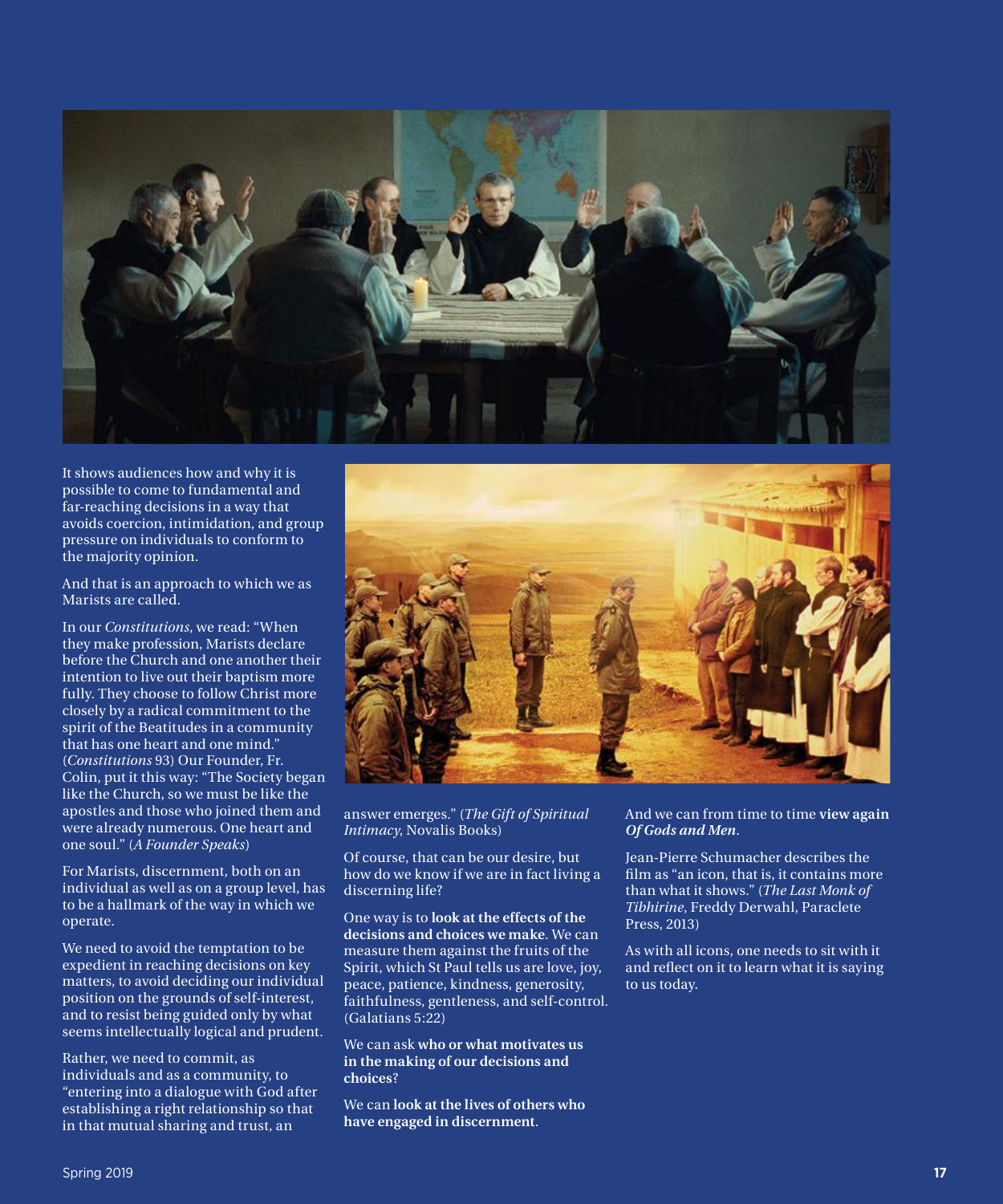# **The 150th Anniversary of St. Louis King of France**

by Ted Keating, SM







Through these many years, St. Louis, King of France parish has been known for both its devotion to the French language, and for gorgeously celebrated Liturgies. People come from all over the Twin Cities to appreciate the magnificent church, the parish organ (often in concert), and the many singers and musicians who lift their voices to God with their sweet music.

Our Marist archives are full of letters from different archbishops thanking the Marists for the frequency with which the Sacrament of Reconciliation is offered every day, and for hearing the confessions of many priests in the diocese as well. The Marists hear confessions before the 6:45 a.m. and the noon Mass. It is an important ministry of the church, and it is obvious that the Marists have cultivated this ministry of Mercy over many years, and the parish has become well known for it.

The Sisters of St. Joseph of Carondelet staffed the parish school from 1878-1962. The Marists were also chaplains to their large convent opposite the rectory which housed up to 90 sisters at its peak. Only four nuns at a time taught at the parish school, while the rest went by streetcar, bus, or on foot to teach at other nearby schools. Over the years, there were also several School Sisters of Notre Dame who



LEFT: Congregation at 150th Anniversary Mass RIGHT: Marists Ron DesRosiers, Roland Lajoie, Ben McKenna, Paul Frechette, Paul Morrissey, Jim Duffy and Joe Hurtuk

BOTTOM: Pastor John Sajdak, SM and Archbishop Hebda welcome the congregation

lived near the church and were involved in the parish. The Christian Brothers, some of whom lived at Central Towers, also ministered at the parish.

Among the over 100 Marists who served at St. Louis, King of France were: Fr. Alcime Cyr, SM, Provincial of the Boston Province of the Marists and later the first American Marist to be elected Superior General of the worldwide Marist community; Fr. Joseph Buckley, SM, who was born in St. Paul, became a provincial of the Washington Province and later also Superior General of the Society and a member of the Second Vatican council, delivering a key address continues bottom of page 19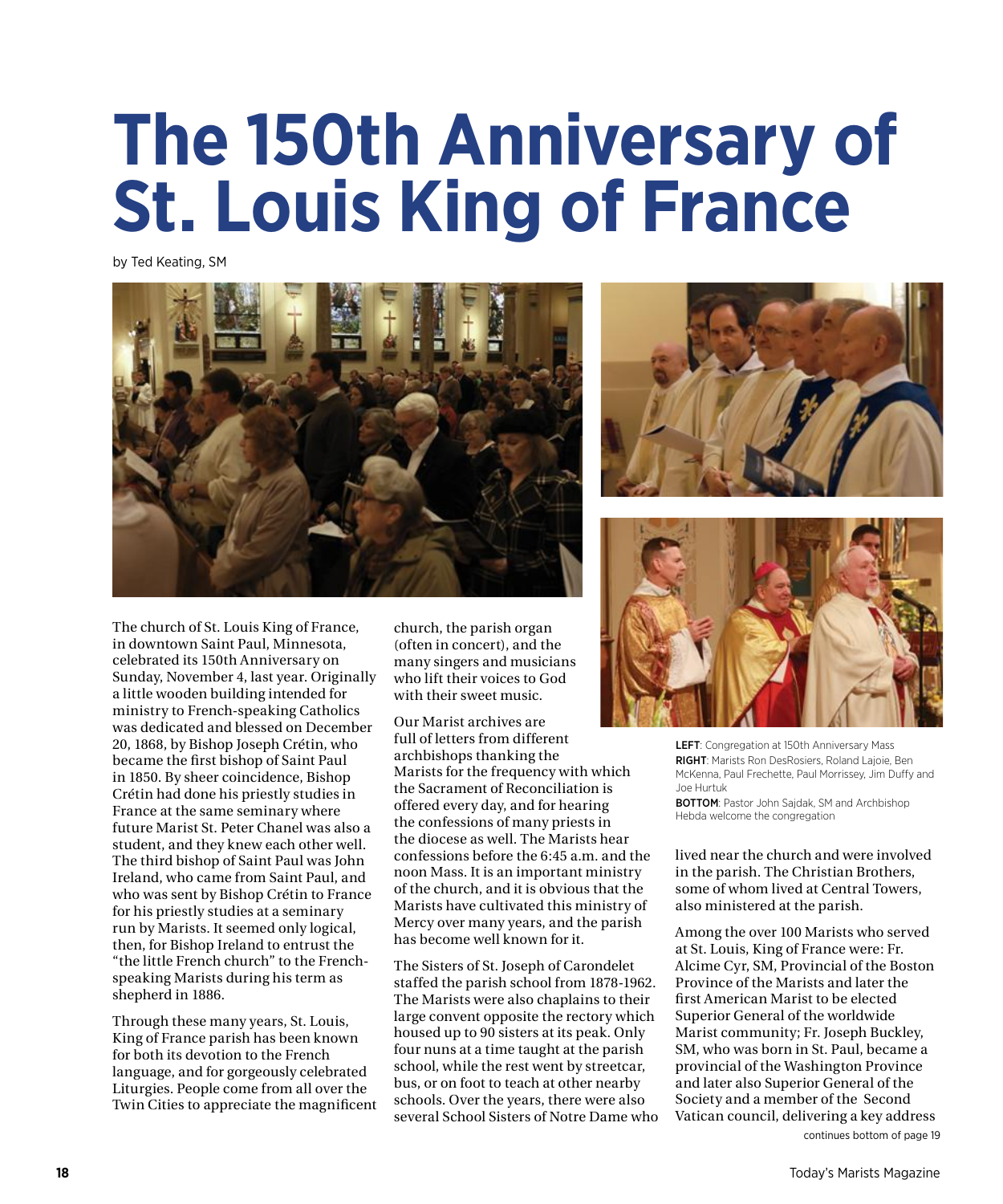### MARIST LIVES

### Rev. Arthur Duhamel, SM – A Marist Missionary Priest

by Susan J. Illis, Archivist, Archives of the Society of Mary, US Province

*"But you need not worry for me no matter what happens here. We can never tell just how things will turn out and just what are Japan's plans. So far it is peaceful and quiet and I hope it remains like this…"*

Reverend Arthur Duhamel, SM, thus reassured his brother from the Marist mission at Ruavatu, Guadalcanal on January 4, 1942. Eight months later he was dead - bayoneted by the Japanese.

Born in Massachusetts, Duhamel (1908-1942) felt called to religious life at a young age. However, both his father's disapproval and his personal concerns about his academic abilities delayed his studies for the priesthood. Ordained as a priest in 1937 in the Society of Mary, he celebrated his first Mass at Our Lady of Mount Carmel Church in Methuen, Massachusetts where he had once served as an altar boy. Rev. John André, SM, who had encouraged his vocation, preached at the first Mass.

Two years after ordination, Duhamel arrived at the Marist Ruavatu mission in the Solomon Islands. His insecurities returned as he struggled to learn the native language. However, his years spent working in the mills in Massachusetts paid off as his mastery of tools and mechanics earned the respect of the natives from the very beginning. They called him "wonder-worker." He contracted malaria, but persevered, writing, "…when we work for God, difficulties become sweet. My one desire is that God will give me health and the necessary means to keep on marching forward for the salvation of these poor Solomonese, among whom His Providence has called me to work."

The escalating war in Europe created new challenges as his fellow Marist missionaries (Rev. Hendrik Oude Engberink, SM and Marist Missionary Sisters M. Odilia, M. Sylvia, and M. Edmée), all from



Europe, had their funding from home cut off. Thus, the contributions that Duhamel solicited from the United States became their only source of support. The arrival of the Japanese on the island, however, signaled a far more imminent threat.

The Marists refused to leave their mission, remaining there until the Japanese forced them to an internment camp. Sr. Edmée, SMSM was sick and stayed back with the children. There are several descriptions of what happened next. A contemporary account says that when the Japanese ordered Duhamel to carry a message to the U.S. Marines while they held the others hostage, he refused. Another version suggests

Duhamel visited some Americans, attending to their spiritual needs, despite Japanese prohibition. Still another says that Japan's secret headquarters were bombed, and Duhamel was accused of informing U.S. troops of its location. A final version, from Rev. Emery de Klerk, SM, claims that "he was killed by the Japanese for war reasons."

Although the precise cause for the Japanese executions may never be known, the four Marists were bayoneted by the Japanese in September 1942.

A mere five years after Duhamel's ordination, Fr. John André, SM preached again at a Mass for him, this time as the eulogist at his funeral Mass held, appropriately, at Mount Carmel. André declared it "a day of sadness, as well as glory, − glory because Mount Carmel has been selected to offer such a sacrifice for the faith…an apostle has fallen, and he is one of your own."

#### continued from page 18

there on religious freedom; Fr. Leo Foley, SM, Ph.D., professor of philosophy at The Catholic University of America; and Fr. Thomas Dubay, SM, PhD, a native of Minneapolis, and a well-known national speaker and author in the U.S. Church. There are a host of other Marists who are remembered by Mary and the generations of parishioners whose lives they so deeply touched.

The 150th Anniversary of the church was celebrated with a special Mass followed by a dinner and silent auction at the Town and Country Club. "The Mass was just spectacular," Fr. John

Sajdak, SM, the pastor, said. The church was festooned with flowers with all the candles of the church lit, and the music by the dedicated choir was magnificent. An estimated 250 worshippers filled the nave. Special guests for the anniversary celebration included Archbishop Bernard Hebda and several visiting Marists, including Fr. Ben McKenna, Assistant General from Rome, Paul Frechette, Provincial, and Paul Morrissey, former pastor.

Saint Louis, King of France parish in Minnesota, Notre Dame des Victoires in San Francisco (taken on in 1885), and

Our Lady of Victories in Boston (taken on in 1886) are three great Marist centers of ministry for French speakers coming to the Unites States. Over the years, these parishes have served about a million French Canadians coming into the United States.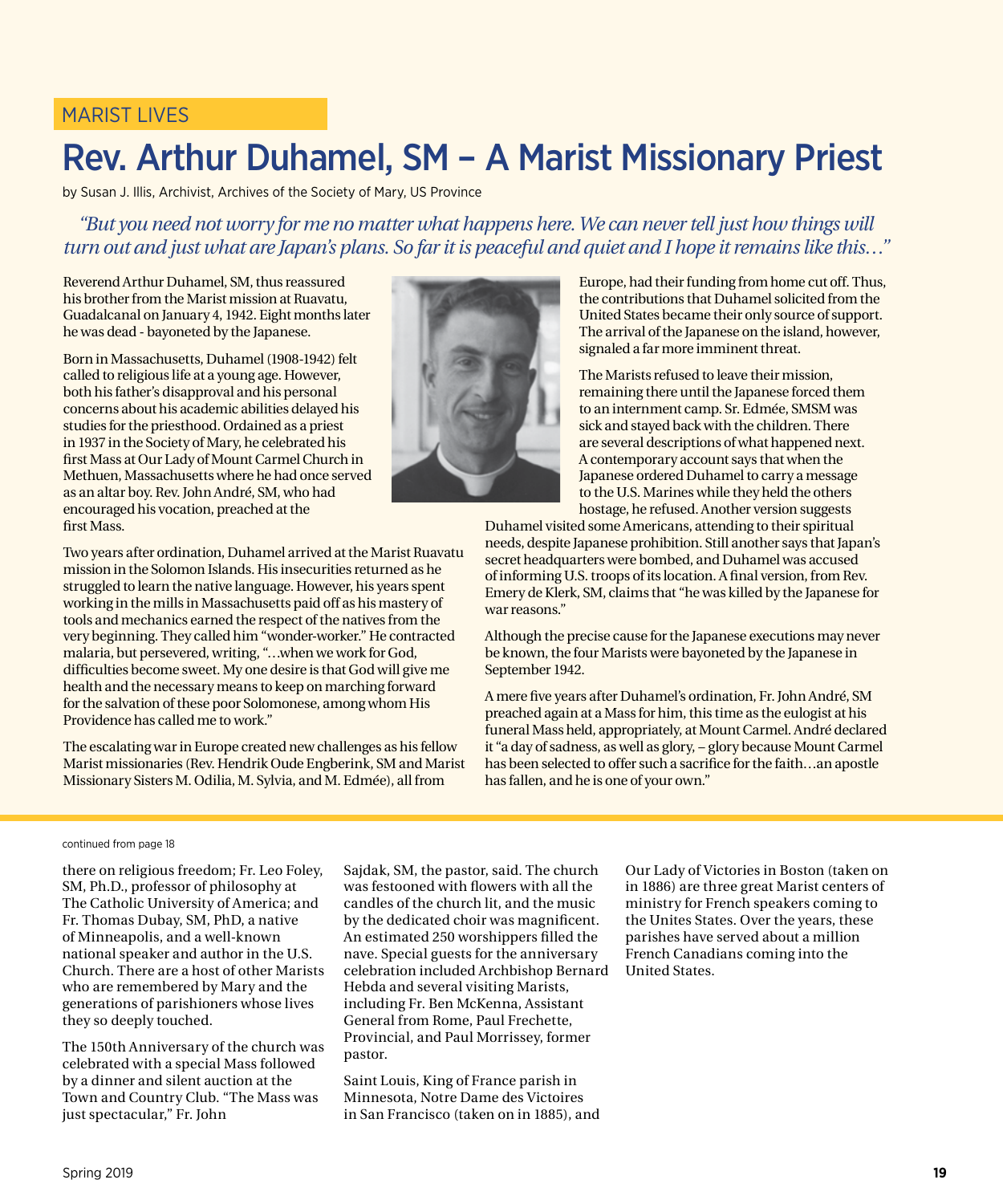### **Being Marist:** *One School's Vision of "the Greatest Work"*

by Kevin Mullally, Principal, Marist School

I must be the exception, because I actually enjoy strategic planning, that laborious and time intensive process through which an institution sets forth a vision and roadmap for the future. There is great worth in the scholarly research and rich discussions that are the prerequisites of the process as well as the need to clarify the values and goals that are the sine qua non of the institution. It is important to step forward and say: *"This is who we are, this is what we believe, and, therefore, this is where we are going."*

Marist School, in Atlanta, Georgia, has spent the last 18 months in prayerful reflection and lively discussion producing its next strategic plan, which will take us to 2025 and beyond. The School identified five strategic priorities that will be the focus of growth. They are:

- Be Unwaveringly Marist
- Excel in Academics
- Educate the Whole Child
- Form Global-Ready Servant Leaders
- Secure the Future

The overarching essential question we worked on as we identified these five areas was: *How do we capture, preserve, communicate, and demonstrate the Spirit of the Society of Mary to ensure that the charism of the Marists is still experienced by everyone in our school, and in local, and global communities?* We see the value that a Marist School education makes in the lives of our students, guiding them to think, judge, feel and act as Mary in all things, so they can be Mary's much needed presence in the world today.

The first priority, to **Be Unwaveringly Marist**, responds especially to the challenge the school faces as the presence of vowed Marist religious diminishes. For almost two decades now, our Marist Way program has developed lay leadership, and over the next five years we will advance the Marist Way into a continuous and progressive program that meets the needs and readiness of all Marist School employees, wherever they are in their



understanding and commitment to those qualities that make us Marist.

The second priority, to **Excel in Academics**, is a prerequisite expectation of families today and represents the School's commitment to one of Fr. Colin's threefold duties towards students, "to teach them letters and the various sciences." Here, we balance the tradition of excellence and the heritage of Catholic education with preparing an academic program that is contemporary and comprehensive, dynamic and personalized. Our goal is for students to learn all the things that are required for a superior education, while also learning as much as they possibly can about the things they personally love and are interested in.

The third priority, to **Educate the Whole Child**, recognizes that an education does not just occur in the classroom, but includes opportunities for growth and experiences aimed at the whole human

person. Said directly, the physical, emotional, spiritual, social, and aesthetic development of our students is just as important as an academic education. This aims at a second of Fr. Colin's threefold duties, "to impart to [students] all solid virtues, so that they may grow up into honest and upright citizens." Through the panoply of rich, comprehensive, and balanced programs, we graduate students of integrity, who are comfortable in their own skins, and who have cultivated a sense of purpose and meaning in life.

### To **Form Global-Ready Servant Leaders**,

the School's fourth priority, represents its commitment to the remaining duty that Fr. Colin outlines, "to form [students] into strong and faithful disciples of Christ." As Catholic and as Marist educators, we are counter-cultural; we work against the strong and frequent voices of a permissive culture that is increasingly secularized and polarized. Because of that, it is more important than ever that graduates of Marist School be prepared to engage

continues bottom of page 21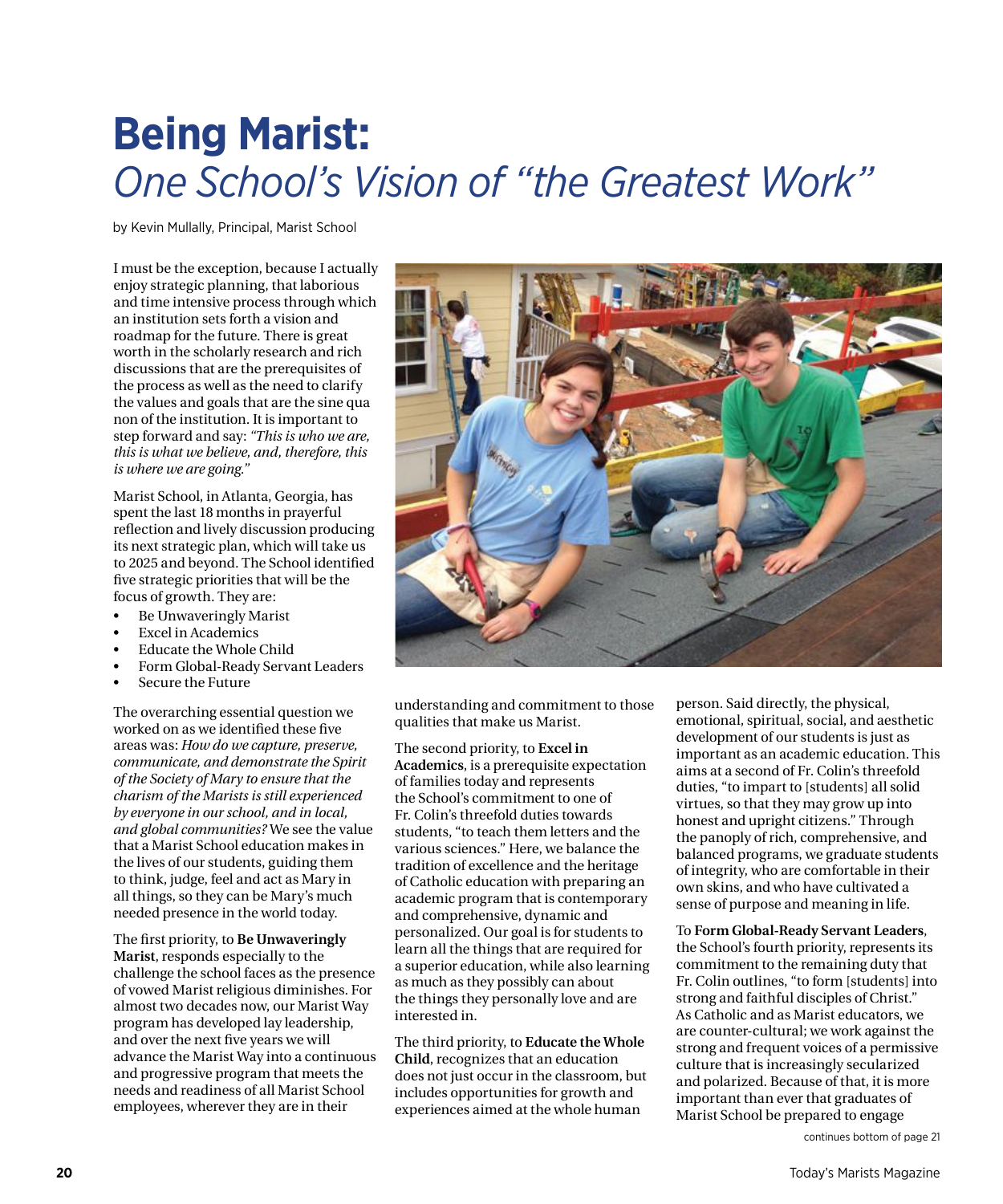### A New Model of Vocation Accompaniment in the US Province

by Ted Keating, SM

Jack Ridout, in his parting comments about his work as vocation director in the US Province after eleven years (see page 15), describes the cultural "noise" in the ears and heads of today's young people attempting to make any serious decision about a meaningful "call" or choice of life and career in our world. Listening to the quiet voice of God in the heart (Ignatius describes it as **"weak as a light breath which scarcely agitates the air"**) requires guidance, encouragement, and time off by oneself. Offering such guidance has been Ridout's role during these years while also drawing in vowed Marists. A major part of his work was "stirring up" concern for vocation work among the members of the Province.

A recent study of groups that acquire vocations regularly found that prospects visit communities who: 1) are devoted to prayer and sharing faith; 2) show a stunningly clear sense of identity and values to the Church; 3) show a "culture of vocations" through the active participation of all members of the group. The US Province has been working on these three goals for many years. The

third element is the most difficult one widespread participation in the vocation work of the province.

Building upon Ridout's work, we are moving toward a widespread involvement of Marists in each of the geographic regions of the Province. With our new approach, all inquiries about joining the Society of Mary will initially come to Marist College in Washington, DC. Ted Keating, SM and Randy Hoover, SM will clear the names for probable contacts/candidates. If a **Contact**, being of proper age, seems viable after one thorough interview, and if he is clearly close to a region, the regional vocation coordinator(s) will meet with him, complete another general interview, and work toward a clearer sense of his viability as a future Marist. During this time the Contact would be in constant communication with the regional vocation coordinator and would be invited to community and regional celebrations. When the Contact is prepared to take the next step into candidacy, he would participate in a **Live-In experience** in a Province community in



order to get to know the Marists better and for us to get a better look at the candidate. The candidate could then be called to **Postulancy** in Washington, DC where he may begin studies, if appropriate. While the regional coordinators have the lead role, they can include other local Marists in the process at any time, allowing for active participation of all Marists in this vocation work.

Please keep our new approach in your prayers.

#### *continued from page 20*



in constructive dialogue, community outreach, and spiritual practice. Like Mary and her Son, we want our students to be integrated as individuals and to understand those who have different and varied backgrounds or perspectives. Thus they will be well equipped as they seek to serve and to lead those in greatest need, the least favored among us.

Finally, it's important that we **Secure the Future** because we have seen the transformational power of a Marist education. We want to make sure that such an education is accessible as we continue to support programs and provide facilities that help us to live our mission to form the whole person in the image of Christ. We know that the work

we do to achieve our mission is under the guidance and protection of our heavenly Patroness, and we see our mission as contributing to her work, and we seek to do it in her way, the Marist way.

While my enjoyment of the strategic planning process might come as a surprise, I trust my love of my profession - education - does not. As Fr. Colin said, "What a great work education is. It is the greatest work." We on school staffs are humbled to participate in this "second creation" of the young people who are entrusted to our care, and the good work we do at Marist School will continue and move greatly forward through our strategic plan.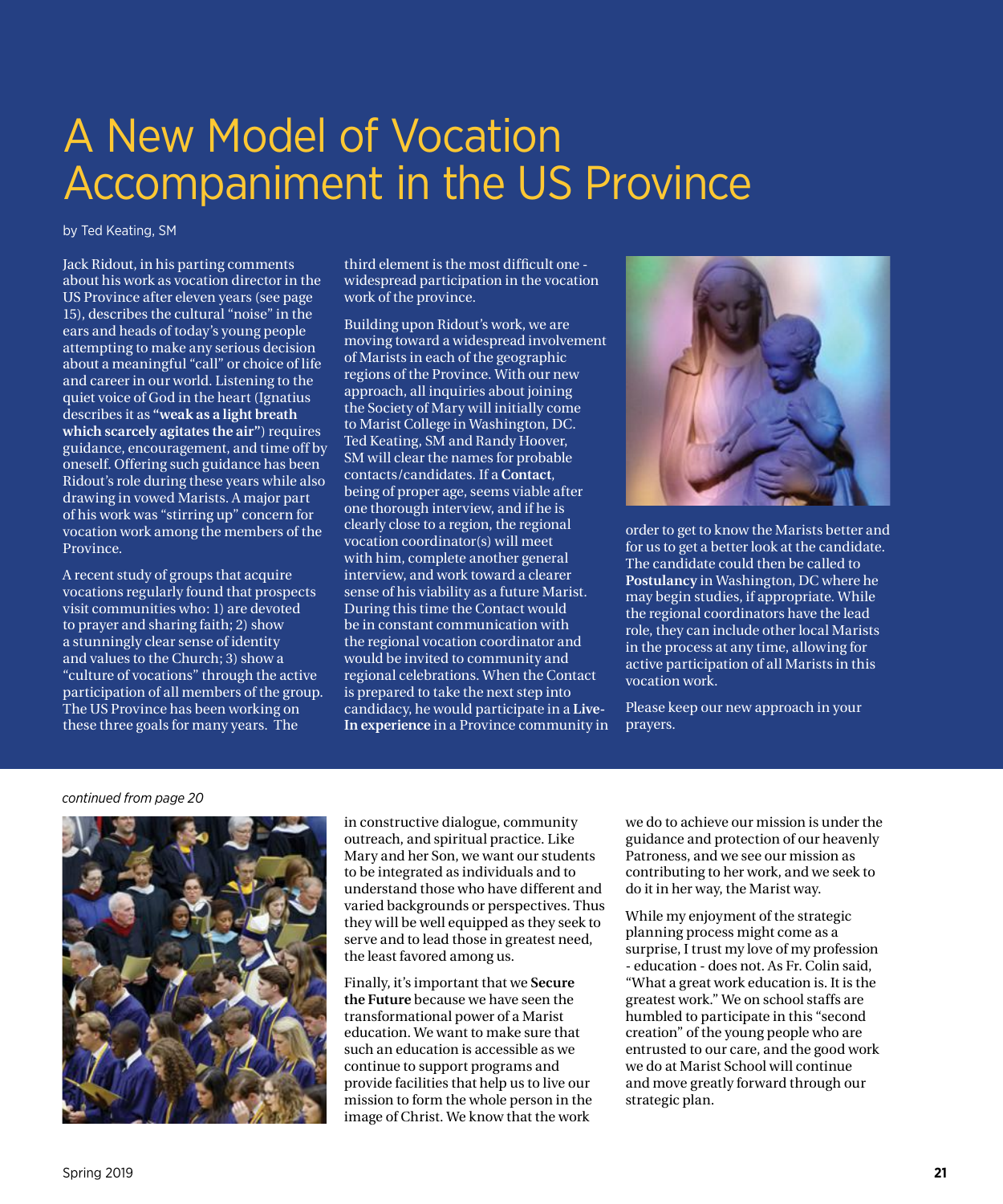# Society of Mary School Sponsorship in the USA

by Joseph Hindelang, SM

Soon after the newly united Province of the Society of Mary in the U.S. began in 2009, a committee was formed to plan for the future of Marist educational ministry. The committee was responsible for looking at current schools of the Marist Fathers and Brothers as well as those schools which would like to form a partnership with the Society of Mary.

Father Jean-Claude Colin, Marist founder, saw education of young people as an important ministry that the Society could do for the Church and for the world. He reluctantly took on leadership of the high school Seminary at Belley in France at the repeated request of his bishop. During the summer Fr. Colin wrote up educational instructions for the staff and then worked with them to bring the instructions to life as they interacted with the students. These brief "Instructions" contain a rich tradition which Marist Fathers and Brothers have drawn upon as they established schools in various parts of the world since the 1830s.

Within two years of arriving in the United States (actually the Confederate States of America at the time), the Marist Fathers and Brothers established their first school at Jefferson College in Louisiana. From 1864 until today, education has been a primary ministry of the Society of Mary in this country. The philosophy of education begun by Fr. Colin has been shared with lay faculty and staff members to benefit the students at Marist schools.

To preserve and build upon the Society of Mary's philosophy of education, Ted Keating, SM (former Provincial of the Society of Mary U.S. Province), and Paul Frechette, SM (current Provincial of the Society of Mary U.S. Province), invited a group of educators within the Province to form a committee to work on the future of Marist education in the USA. With the help of Sean Sammon, member of the Marist Brothers of the Schools (FMS), who acted as facilitator and secretary, the committee developed the following vision and mission.



*(Left to Right)* Paul Frechette, SM, Kevin Mullally (MS), Joe Hindelang, SM (NDPMA), Julie Pack (NDPMA), Mike Coveny (MS), Mary Ghisolfo (NDV), Jim Strasz SM (NDPMA), Bill Rowland, SM (MS)

**Vision:** *To preserve and renew Jean-Claude Colin's vision for Marist education and to advance that unique mission into the future.*

#### **Mission:**

- To provide a framework that will help to preserve and deepen the fundamental characteristics of our Marist schools;
- To establish guidelines that govern what is to be expected from those involved with these communities of learning and faith;
- To create a common language and set of actions that can be used to measure adherence to the larger mission of the Society of Mary;
- To share our common understanding within the Province and wider Society of Mary about the spirit that guides and the principles that animate the programs and progress of schools within our Marist mission and ministry.

The committee set goals and tasks, chose sub-committees, and began work. This will be an on-going project with documents that will evolve and grow as they are implemented by laity working with Marists in schools of the Society of Mary or sponsored by the Society: Marist School in Atlanta, Georgia (MS); Notre Dame Prep and Marist Academy in Pontiac, Michigan (NDPMA); Notre Dame des Victoires in San Francisco, California (NDV); and Notre Dame Academy in Duluth, Georgia. At our most recent meeting in March at Marist School, the committee finalized a document to be used at schools sponsored by the Society of Mary. The document is a reminder to these schools of the importance of preserving Catholic and Marist belief and practice in the daily lives of students and staff, in addition to all the other important aspects of school life.

This document, "The Relationship Between Sponsored Schools and the Society of Mary" will be posted on the Province website, [www.societyofmaryusa.org](http://www.societyofmaryusa.org), along with other papers and documents prepared or gathered by members of the committee and by various working sub-committees. These materials can be helpful resources for all of those interested in the Marist philosophy of education. Since the committee's inception, the following people have worked on various aspects of this project: Mike Coveny (MS); Paul Frechette, SM; Mary Ghisolfo (NDV); John Harhager, SM (current Vicar General in Rome); Joe Hindelang, SM (NDPMA); Ted Keating, SM; Ed Keel, SM (Our Lady of the Assumption, Atlanta, Georgia); Joel Konzen, SM (current Auxiliary Bishop of the Archdiocese of Atlanta); Kevin Mullaly (MS); Leon Olszamowski, SM (NDPMA); Julie Pack (NDPMA); Bill Rowland, SM (MS); Sean Sammon, FMS; John Sajdak, SM (St. Louis King of France, Saint Paul, Minnesota), and Jim Strasz, SM (NDPMA).

The committee will meet again in September to discuss how to present materials to administrators and boards of schools that are currently operated by or sponsored by the Society of Mary.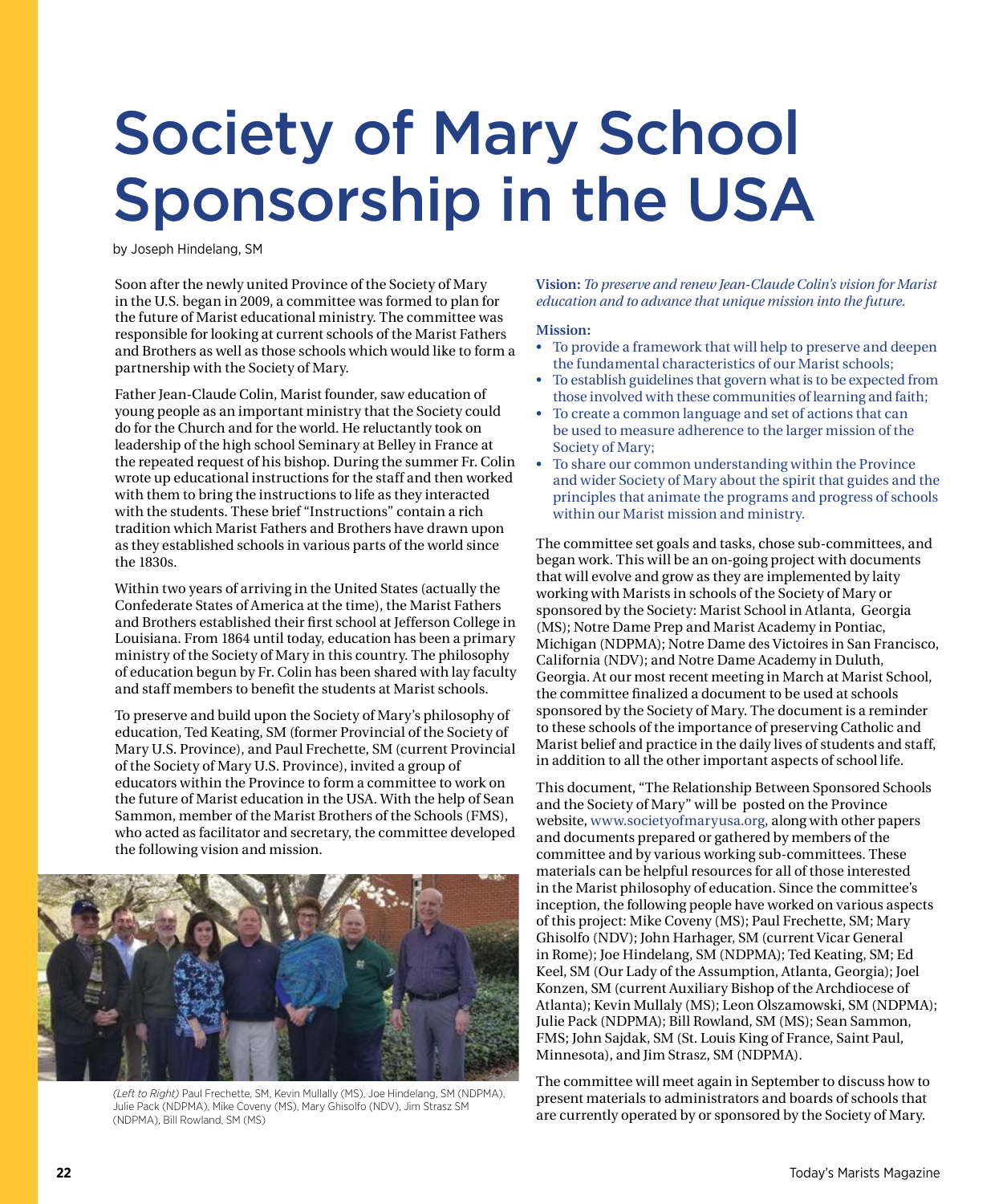### DONOR THOUGHTS

# **Why I Support the Marists**

by Nedom Haley

When I was growing up, my family were members of Sacred Heart Church, in downtown Atlanta. At that time, the Marists had three parishes in Georgia: Sacred Heart in downtown Atlanta, Saint Joseph in Marietta, and Saint Francis Xavier in Brunswick, on the Atlantic coast. As many Catholic parishes, Sacred Heart had a grammar school, where I attended through eighth grade.

At the time Sacred Heart Church was adjacent to Marist High School, then known as Marist College. My family had several contacts with the Marists, including my grandmother who ran the cafeteria that served both Sacred Heart grade school and Marist High School. For several years, my mother was the secretary for two Marist High School principals, first for Fr. Philip Dagneau, SM and then for Fr. Vincent Brennan, SM.

My mother, brother, and I lived in a section of my

grandmother's house; there was no father in the picture. That role was shared by a close family friend as well as the Marist Fathers. The Marists were frequent guests at our house for Sunday dinner and holidays. They were treated, appropriately, like family.

DONATE

I belonged to the Scout troop sponsored by Sacred Heart Church, which enjoyed an annual camping trip to what was then a rural area. Fr. Valentine Becker, SM came to the campsite one Sunday morning to celebrate Mass and then joined us for a breakfast cooked over a campfire. The breakfast was hardly edible, but Fr. Becker ate it anyway.

As noted above, the Marists had a parish in Brunswick, Georgia, on the coast. Several families, including mine, would camp at the state park on Jekyll Island, just off the coast at Brunswick. Fr. Jim Cummings, SM would come out to say Mass on Saturday afternoon, using a picnic table for the altar, and then joined us for supper (cooked, naturally, on a campfire).

When I was a senior at Marist High School, I was sometimes responsible for answering the front door and telephone in the Rectory adjacent to the school. The priests would stop by to inquire how my family was doing. For several years, I served as president of the Sacred Heart Catholic Youth Organization (CYO).

Next to my immediate family, the Marists had a profound influence on everything I did in high school. I'll mention that I went to the Marist High School mostly on scholarship.

In short, my life would have probably been much different (for the worse) had it not been for the presence of the Marist Fathers while I was growing up. I was aware of many others my age who grew up without a father at home; some never had constructive guidance and unfortunately had trouble later in life.

My daughter (Marist School class of 1993) has the same affection for Marist School and the Marist Fathers. She spends her afternoons in the spring as a part-time community coach. Her daughter was baptized in the school chapel at Marist by Fr. Frank Kissel, SM.

The Marists have a strong commitment to service to others as evidenced by such programs at Marist School as "Reach for Excellence." The Marist tradition means that it is not enough to provide for one's own needs. The Marist Way is to provide for others.

I give to the Marists because I want them to continue to do what they do. I do not want the lack of financial resources to be an impediment to carrying on the Marist Way.

# Subscribe now... **it's free!** Today's Marists

Subscribe for yourself (if not subscribed now) and give a free gift subscription to someone who will enjoy receiving this magazine.

You can receive *Today's Marists Magazine* in the following ways...



**Print Edition by U.S. Mail**

Complete and return the subscription form below.



**Electronic PDF Edition by Email**

Email: todaysmarists@maristsociety.org and we will email you each new edition.



**Electronic PDF Edition Download** Download the latest or archived edition from our website: societymaryusa.org

#### **Subscription #1**

| <b>NAME</b>            |              |            |
|------------------------|--------------|------------|
| <b>ADDRESS</b>         |              |            |
| <b>CITY</b>            | <b>STATE</b> | <b>ZIP</b> |
| <b>EMAIL</b>           |              |            |
| <b>Subscription #2</b> |              |            |
| <b>NAME</b>            |              |            |
| <b>ADDRESS</b>         |              |            |
| <b>CITY</b>            | <b>STATE</b> | <b>ZIP</b> |
| <b>EMAIL</b>           |              |            |

Mail or Fax to: *Today's Marists Magazine* Subscription Department 815 Varnum Street, NE, Washington, DC 20017 Fax: 202-635-4627